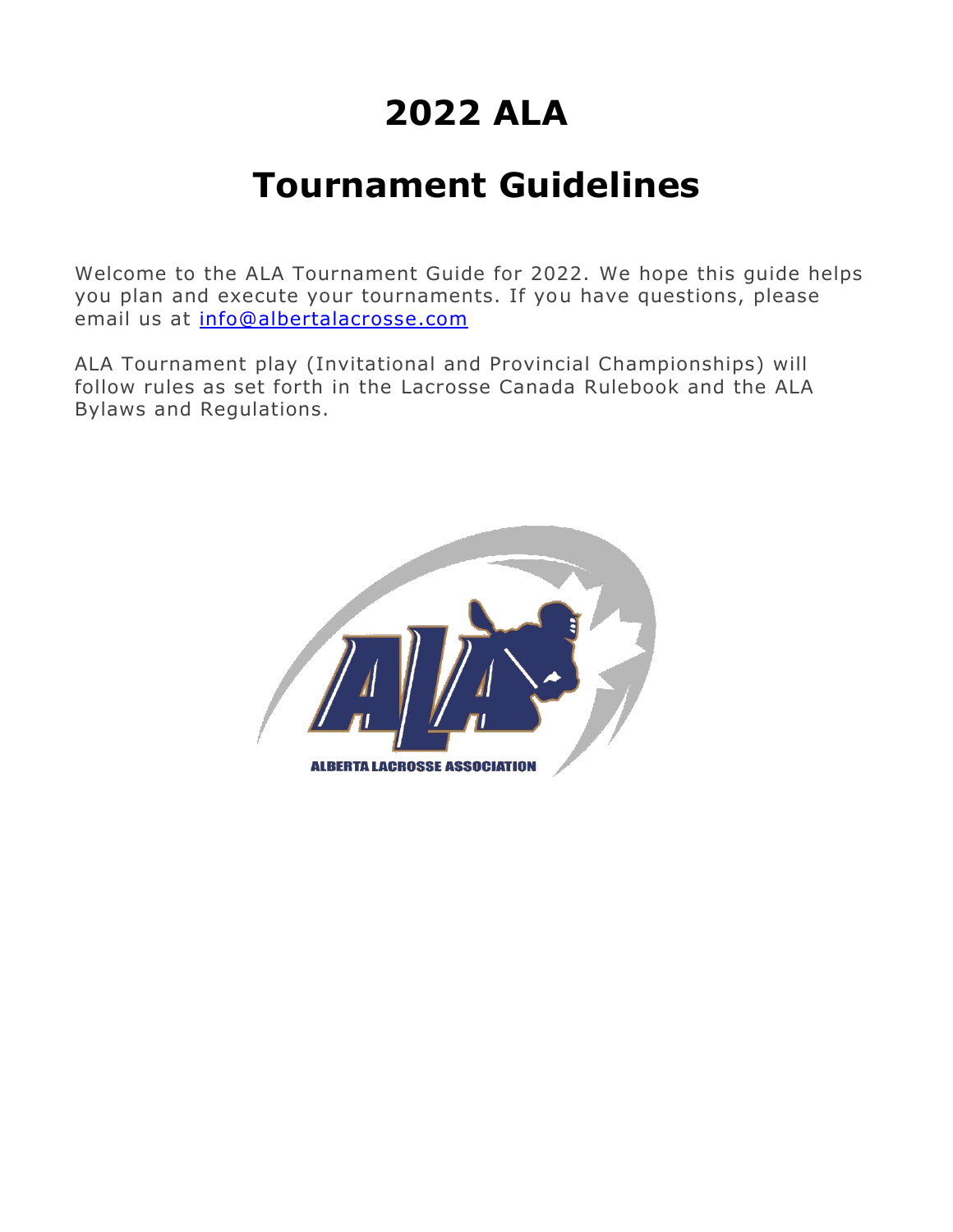# 2022 TOURNAMENT GUIDE

| <b>TOURNAMENT CHECK LIST</b>    | PAGE 2  |
|---------------------------------|---------|
| <b>TEAM INFORMATION</b>         | PAGE 3  |
| <b>HOST RESPONSIBILITIES</b>    | PAGE 4  |
| <b>GAME SHEETS</b>              | PAGE 6  |
| <b>DISCIPLINE PROCEDURES</b>    | PAGE 7  |
| REFEREES and GAME OFFICIALS     | PAGE 8  |
| <b>GAME STRUCTURE</b>           | PAGE 9  |
| <b>COMPETITION and Protests</b> | PAGE 11 |
| 6U and 8U                       | PAGE 12 |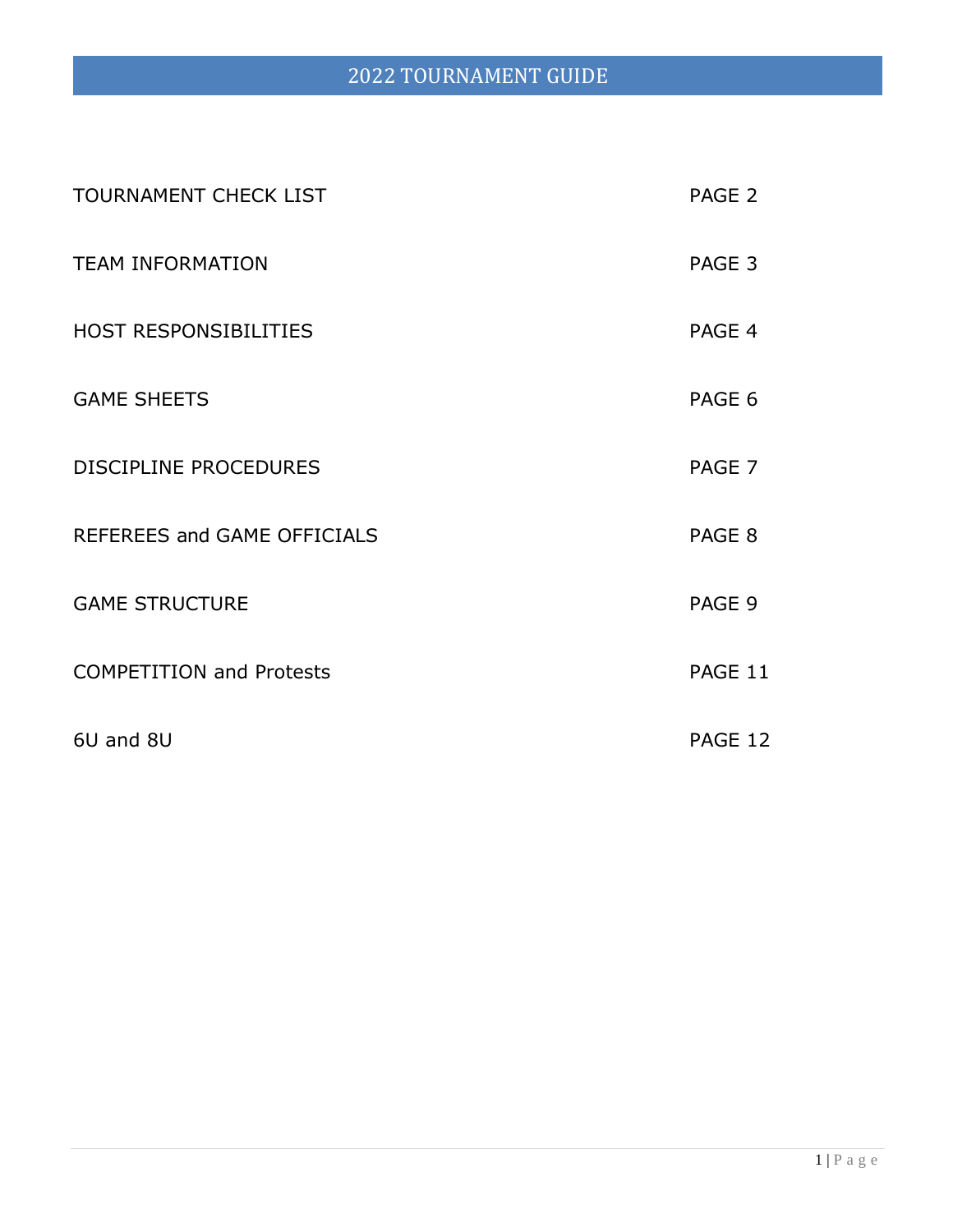## **TOURNAMENT CHECKLIST**

- $1. \square$  Club to set up tournament committee, including Tournament Chair and discipline committee
- $2. \Box$  Club to assure appropriate floor time can be secured
- $3. \Box$  Club to apply to the ALA for Tournament Sanction as per deadlines in ALA Regulations (prior to November  $1<sup>st</sup>$ )
- 4. ☐ After receiving confirmation of sanctioning, request assignment of Referee in Chief from ALRA
- $5. \Box$  Draft schedule based on floor time acquired (see Regulation 28 for details)
- $6. \Box$  Draft tournament package to circulate to interested teams including fees, ALA rules, location, and hotels
- 7. ☐ Promote tournament and recruit teams to attend
- $8. \Box$  Order trophies and awards and merchandise
- $9. \Box$  Schedule Volunteers administrative volunteers, merchandise, gaming, and timekeepers
- 10.  $□$  Communicate tournament updates to teams attending- including ALA rules, sponsors, hotels, and restaurants
- 11. □ Program printing, including tournament rules
- $12. \Box$  Assure ALA approved balls and game sheets are in stock
- 13.  $\Box$  Identify lead volunteers
- 14. □ Develop an Emergency Action Plan for the tournament and circulate to teams attending
- 15. □ Assure rosters are as per ALA Registration System and affiliations follow regulations (Regulation 28)
- $16. \square$  Use media for promotion and results
- 17. □ Assure team managers leave cell phone numbers for emergency contacts
- 18. □ Submit Tournament Standing report, Discipline Log and game sheets to ALA Office within 48 hrs of completion of the tournament [\(info@albertalacrosse.com\)](mailto:info@albertalacrosse.com)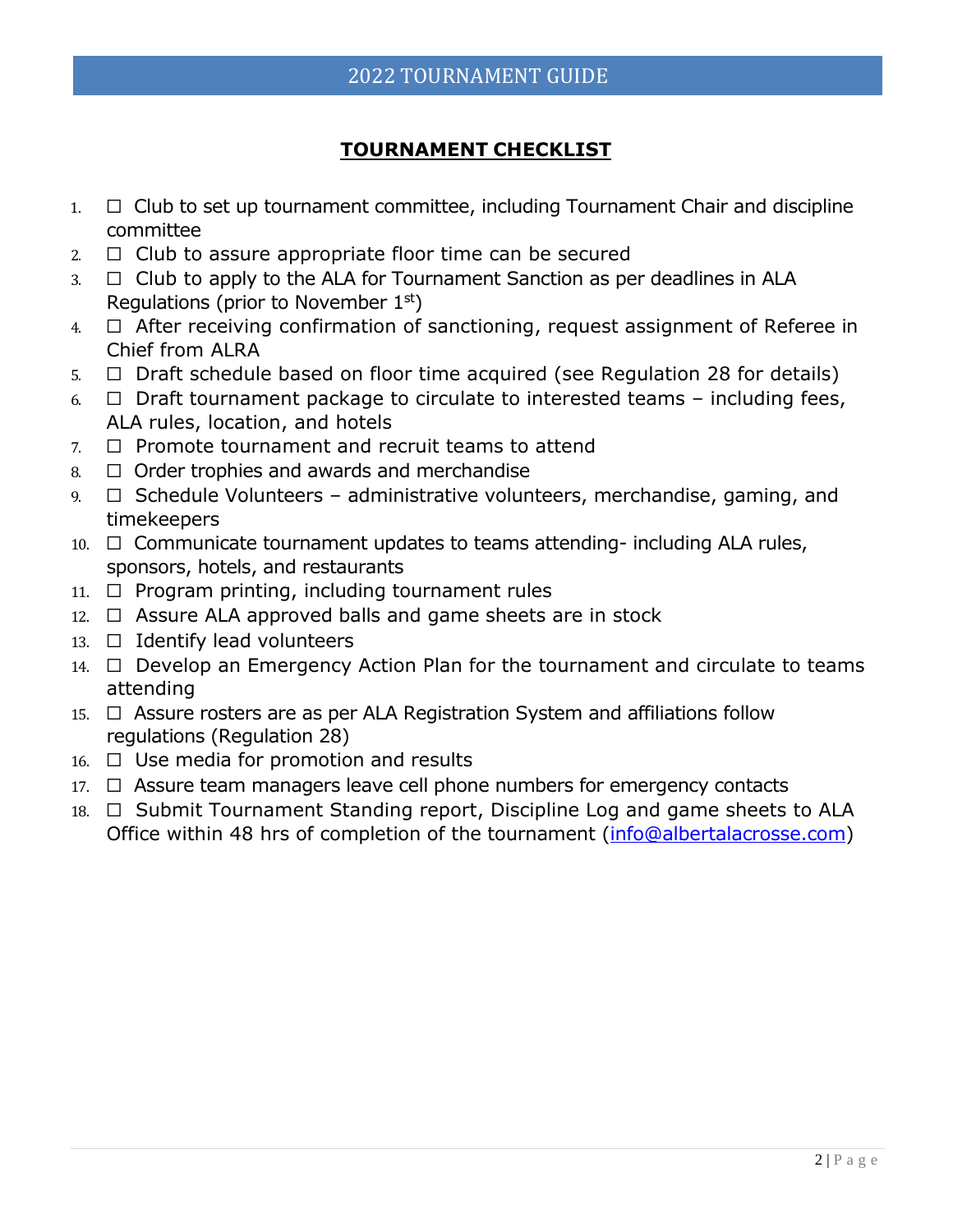### **TEAM INFORMATION**

Teams are required to meet and adhere to ALA Regulations

Rosters are as per the ALA Registration System

Affiliations as per Regulation 28

Overaged Players are not permitted unless granted an exception from ALA Executive (written proof required)

• tournaments permitting overaged players without an exception will be fined \$750 per player

Players are required to be registered with the ALA; out of province players are not permitted on ALA teams

Coaches required to meet Lacrosse Canada minimum coaching standards

Trainers required to meet ALA requirements (Regulation 26)

Out of province teams required to have a valid travel permit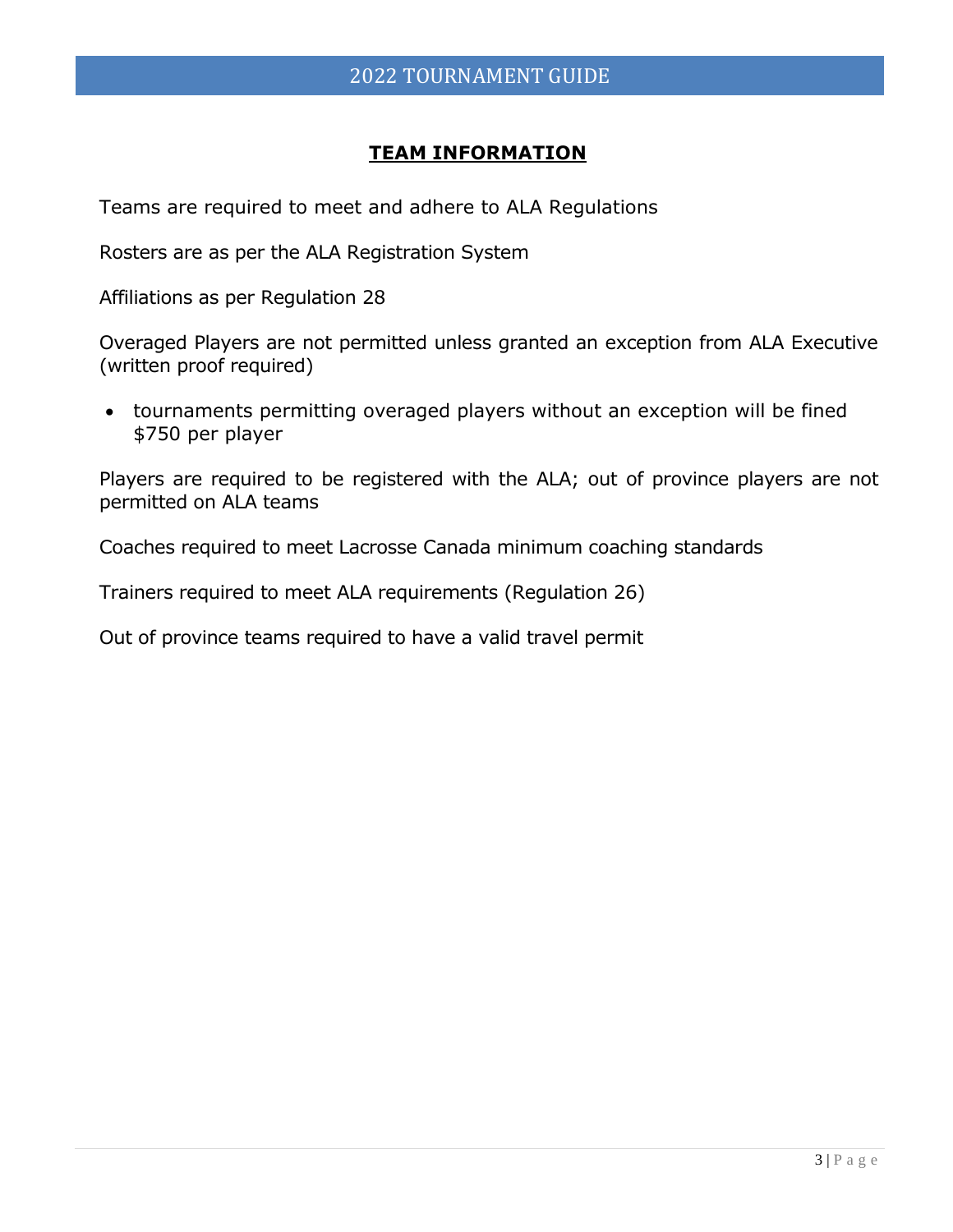# **HOST RESPONSIBILITIES**

- The role of the **Tournament Chair** is to oversee the operations of the ALA Sanctioned Tournament by supervising registrations and ensuring ALA rules of play are followed.
- All hosting applicants must ensure that tournament rules as per ALA Regulations are sent out with the application forms. The rules are to comply with the Lacrosse Canada rulebook and ALA Bylaws and Regulation. All tournaments follow ALA Regulation 28 for game play. Failure to comply will result in a \$750.00 fine.
- All Hosts must clearly indicate the level of tournament to interested teams.
	- o example A, B Parity, B Tiered, C
- A completed schedule sent to the ALA [\(info@albertalacrosse.com\)](mailto:info@albertalacrosse.com) at least two weeks prior to the start of the first game of the tournament and to the ALRA RIC assigned to your tournament.
- The host organization will provide all arena officials. Only appointed officials will be permitted in the time box.
- Refer to on-site assigned ALRA RIC for questions regarding:
	- $\circ$  game rules interpretation
	- $\circ$  complaints regarding referee conduct
	- $\circ$  problems with timekeeping
- Ensure that game structure, overtime rules, and suspension guidelines as per ALA Regulation 28 have been posted in an accessible spot adjacent to the scoreboard.
- Scoresheets to be completed for all team players and bench personnel. If a team chooses to use stickers they need to be placed on all three copies.
- Request ALRA RIC to advise timekeeping officials that copies of scoresheet must be returned to registrar's desk.
- Upon completion of tournament, make sure the Discipline Chair ensures that the following information is sent to the ALA office within 48 hrs after the final game of the tournament.
	- $\circ$  all Game Sheets
	- o Discipline Log and Committee Report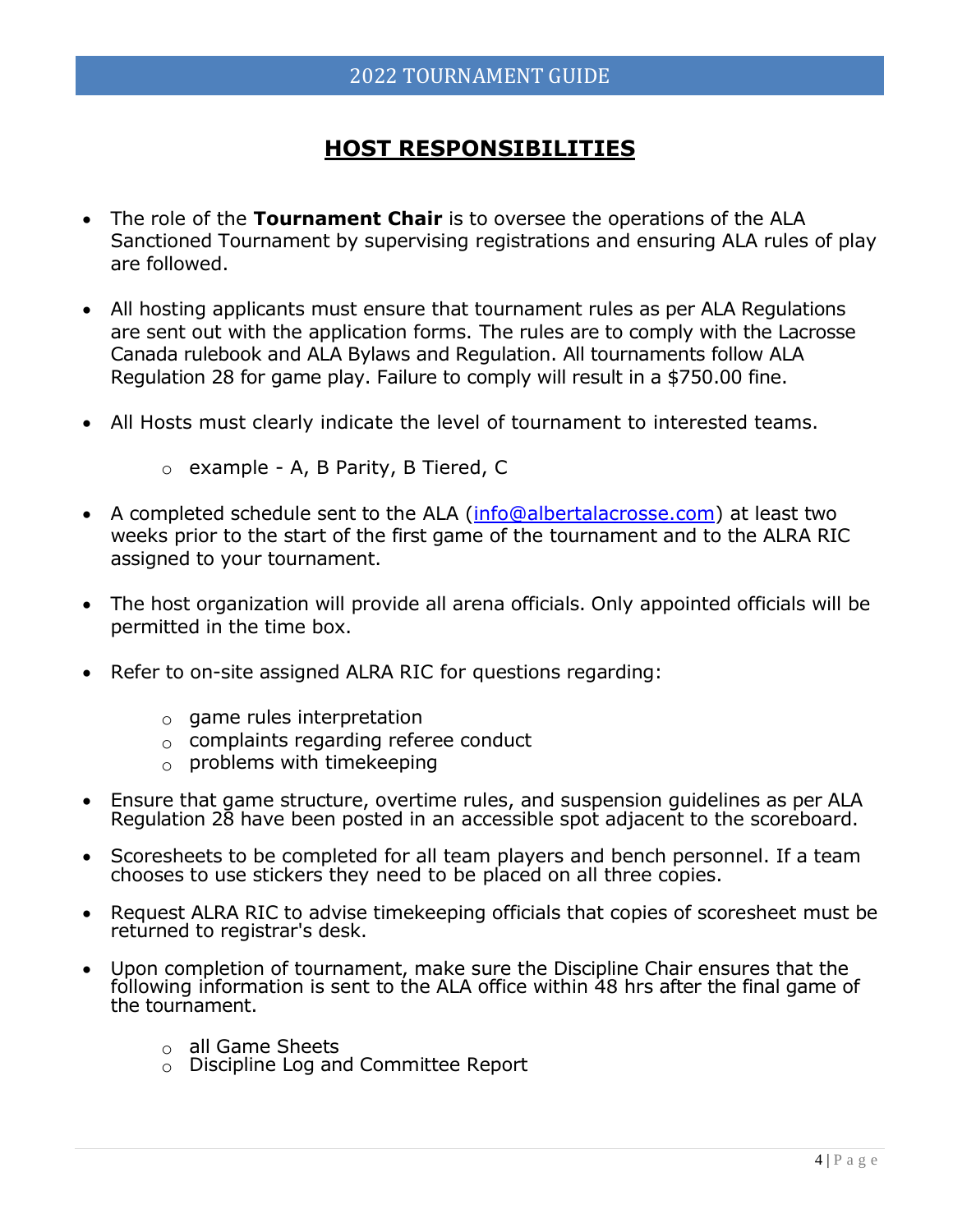## 2022 TOURNAMENT GUIDE

- Upon competition of tournament, make sure the Tournament Chair ensures the Tournament Standing report is provided to the ALA office within 48 hrs after the final game of the tournament.
- The sale or provision of alcoholic beverages or spirits by the sponsoring club or hosting organization at any minor event sanctioned must be pre-approved by the ALA Office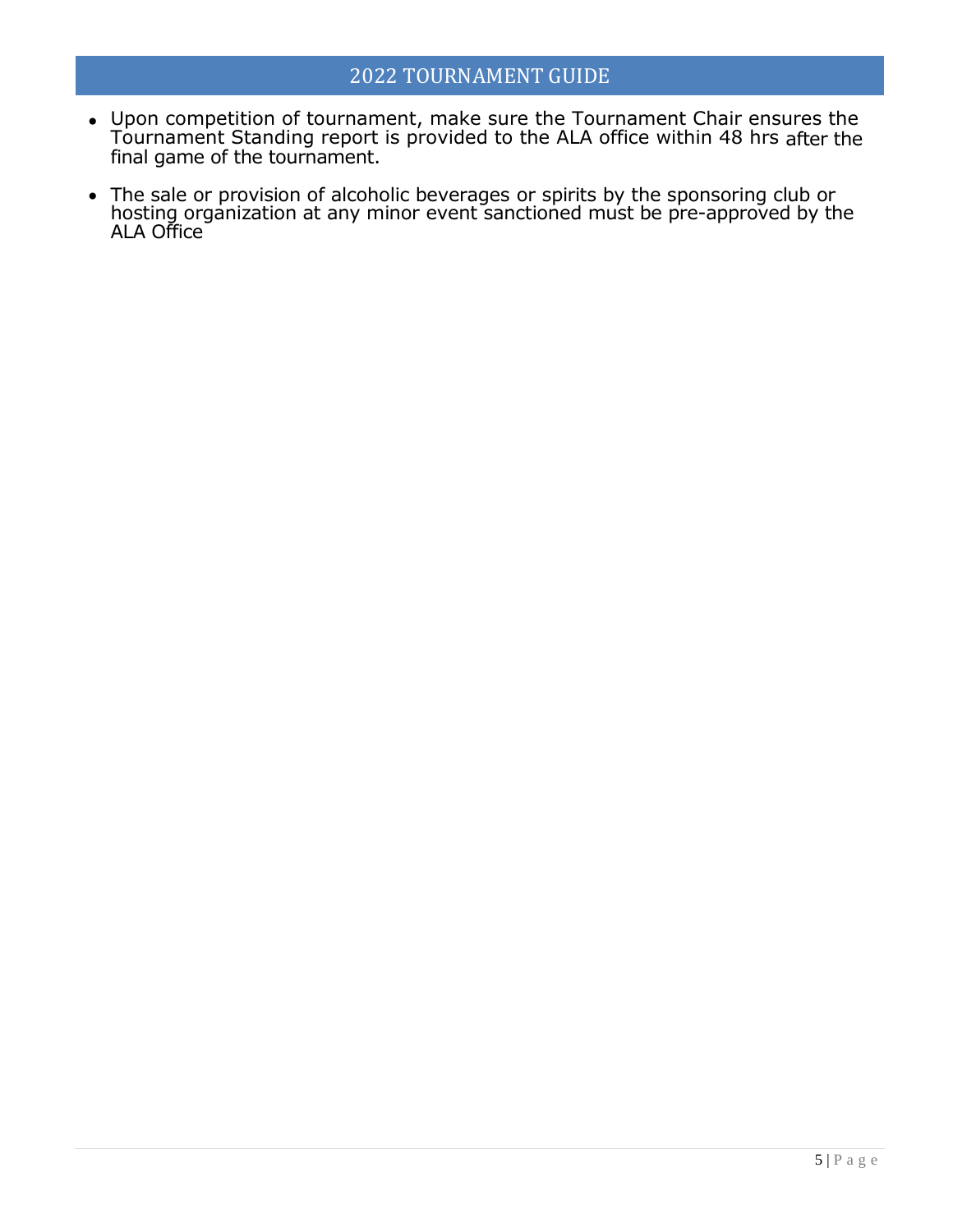## **GAME SHEETS**

Only ALA game sheets are to be used for all tournaments. ALA game sheets can be ordered through the ALA for a \$ 8.25 for packages of 15. As the game sheet is the legal record of the event, ensure it is filled out clearly and concisely.

Use the following procedures for game sheets:

- Number game sheets
- Players ordered numerically, according to sweaters
- Prepared 15 minutes prior to the scheduled game time
- Make available at the Host Table prior to each game
- Rosters are to maximum 18 runners and 2 goalies
- List all bench personnel
- Print first and last names of players
- Both referees sign game sheet at conclusion of game
- Report incidents to Host Chair
- Mark Team Captain and/or Assistants (Captain 'C', Assistant 'A').
- Approved affiliated players to be listed as "AP"
- Home team changes jerseys, if team colors are similar
- In situations where an organization has more than one team operating within an age category, clearly indicate which team the game sheet covers
- Referees will check the completed game sheet to ensure it is accurate. Only when the referees are sure the game sheet is complete and accurate, should they sign it. The accuracy of a game sheet is the responsibility of the referees. This includes but not limited to the number of players on the floor and bench personal on the bench.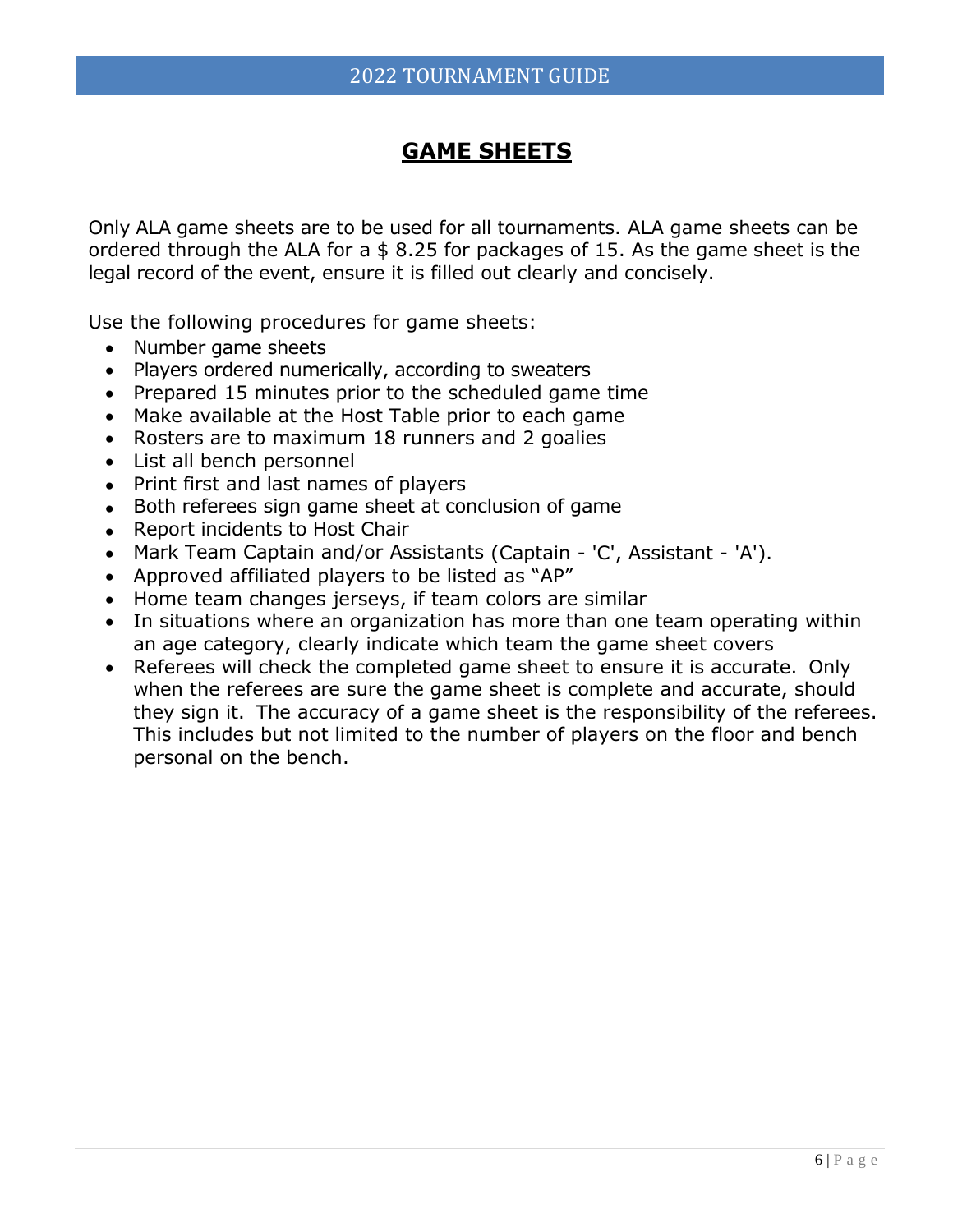## **DISCIPLINE PROCEDURES**

All infractions to be dealt with at the tournament.

"Match Penalty – Abuse of an Official" will automatically be a suspension until dealt with by the team's LGB.

Major penalties are to be handled by the discipline committee. This committee will be made up of the Tournament Chair, RIC, and one other volunteer from the host committee. Please see ALA regulation 20 for automatic suspensions.

All 5-minute penalties and suspensions must be reported to the ALA Office within 48 hours. Email the ALA office - [info@albertalacrosse.com](mailto:info@albertalacrosse.com)

## **ALA SUSPENSION GUIDELINES – AS PER ALA REGULATION 21**

Everyone must realize that for our game to grow, we must deal with the players and bench personnel in a manner that will make it evident that any deviation from good sport conduct and the rules of the game will not be tolerated.

Suspensions are to be served consecutively (Tournament-League-Provincials), and for the team that the suspension was given.

The use of a suspended or ineligible player(s) will result in a forfeiture of the game plus a referral to ALA discipline.

## **SUSPENSION INFORMATION**

- See ALA Regulation 21 for details
- Players and/or Bench Personnel who have received penalties calling for suspensions will be dealt with at the earliest possible time following the game.
- The Discipline Committee will conduct such interviews as may be necessary and render a decision as to the length of a suspension.
- The result of any decision must be communicated to the suspended party and their coach at the tournament by the Discipline Chair.
- Teams who have person(s) serving suspension need to indicate their names on the game sheet.
- Suspensions levied by the Tournament Discipline Committee must be reported to the ALA within 24 hours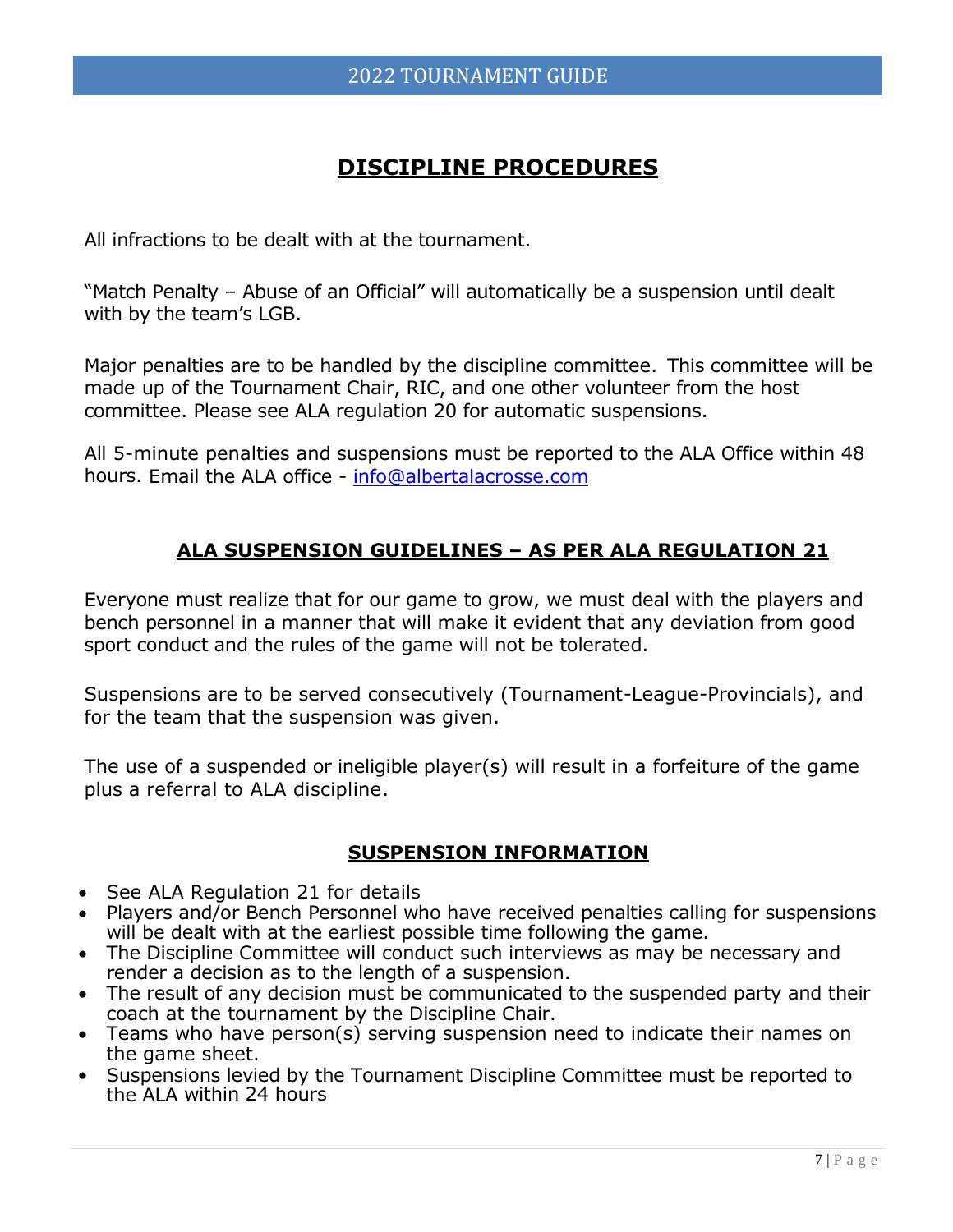# **REFEREES AND GAME OFFICIALS**

All referees must be currently carded ALRA officials.

For Invitational Tournament play, the assigned Referee-in-Chief (RIC) will appoint referees for the approved competition.

Fees as per ALA Regulation 32.

ALRA Invoices are to be paid within 10 days of receipt of invoice.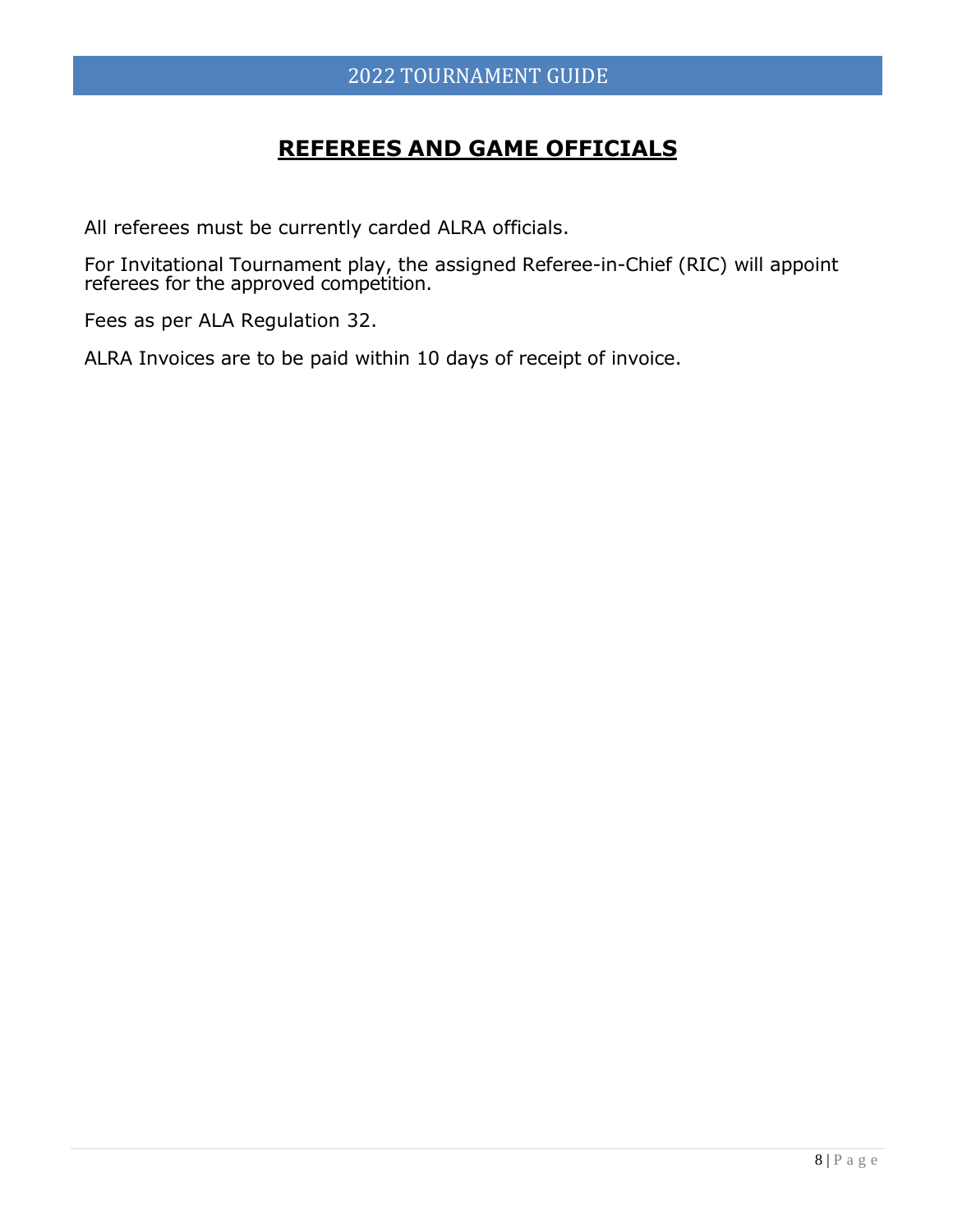# **GAME STRUCTURE**

#### **Schedule**

- Maximum games allowed per team and / or player in a single day is 3
- Teams cannot be scheduled for more than 3 game in any given day, and need to have at least 2-hour break between each scheduled game

#### Length of Games

- 6U as per Lacrosse Canada Rulebook Option L
- 8U games will be 3 fifteen-minute runtime periods, no clock stoppage (1 hr time allowance)
- 10U games will be 3 fifteen-minute runtime periods, no clock stoppage (1 hr time allowance)
- 12U games will be 2 fifteen-minute and 1 twenty-minute stop time periods, (1.25 hr time allowance)
- 14U and 16U games will be 3 twenty-minute stop time periods (1.5 hr time allowance)

#### Mercy Rule

• If a goal differential of 6 or more goals is present at any time during the game, at the next whistle to start play, the clock will run at straight time. If the goal differential is brought within 4 goals, the clock shall return to stop time at that time.

#### Game Officials

- Timekeeper will be provided by the Home team
- Scorekeeper will be provided by the Visitor team
- Both teams will provide penalty box personnel

#### Overtime

- In Round Robin there will be five-minute sudden victory periods until a goal is scored. There will be one-minute rest period between each five-minute period.
- In Medal games only as per Lacrosse Canada
	- o Rule 20: exception is made to rest time between periods, which will be five minutes.

#### Tie Breaker

- In the event of a tie in point standings in a competition, final standings shall be determined as follows:
	- $\circ$  If two teams are tied, the winner of the game or games between the two teams advances. If a tie still exists, the goal average formula listed below will be used.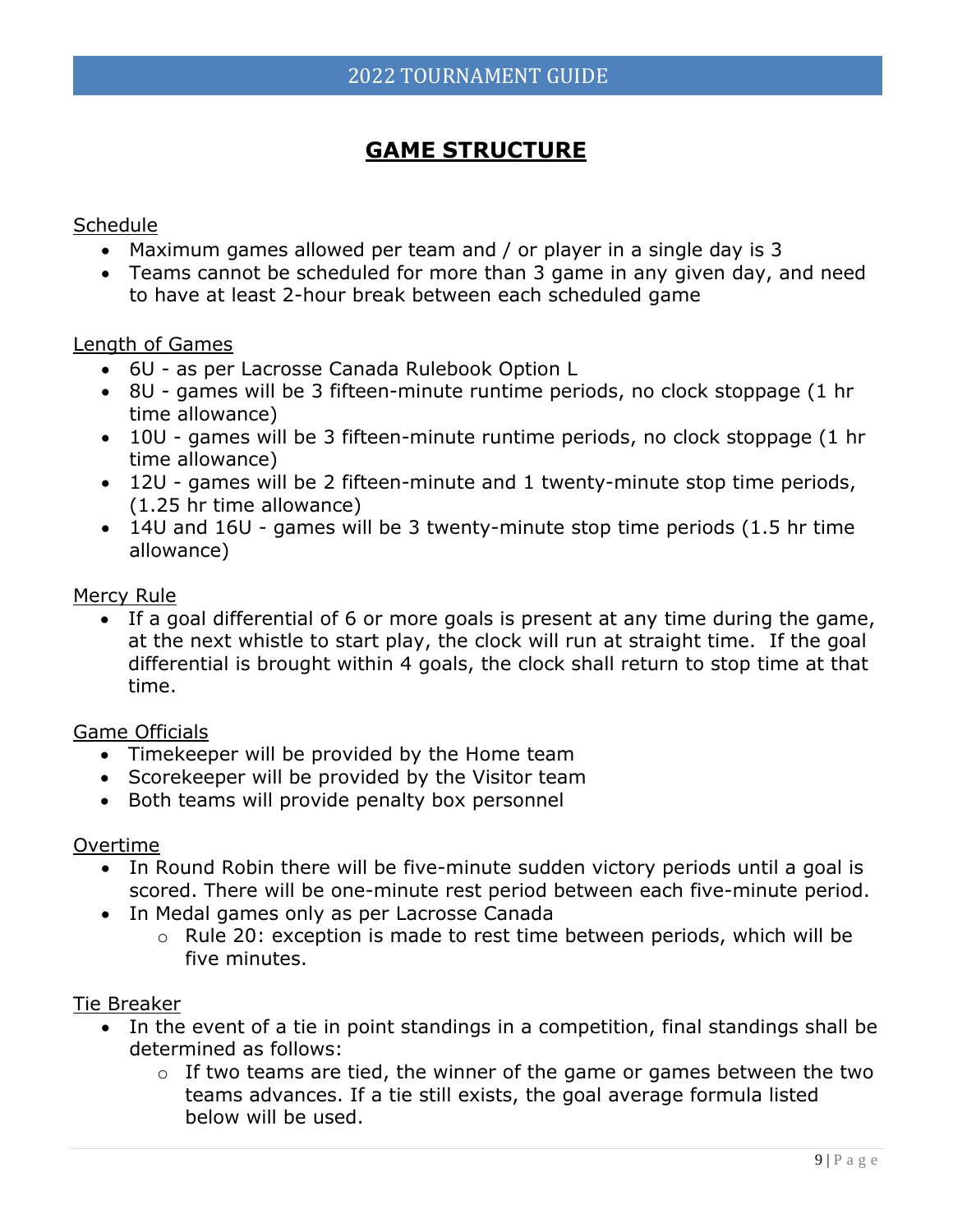- o If three or more teams are tied, and if one team has defeated the other teams with which it is tied after round robin play, the team shall advance.
- Otherwise, GOAL AVERAGE FORMULA: Only the goals scored in games between the tied teams are used in the goal average formula for tie breaking. Team with the highest ratio advances
- Otherwise, GOALS AVERAGE FORMULA: Only the goals scored in games between each other plus common opponents are used in the goal average for tie breaking. The team with the highest ratio advances.
- Otherwise, GOALS AGAINST FORMULA: Using goals for and against in all games played by the tied teams.

GOALS FOR \_\_\_\_\_\_\_\_\_\_\_ GOALS FOR + GOALS AGAINST

The formula is applied once to rank all tied teams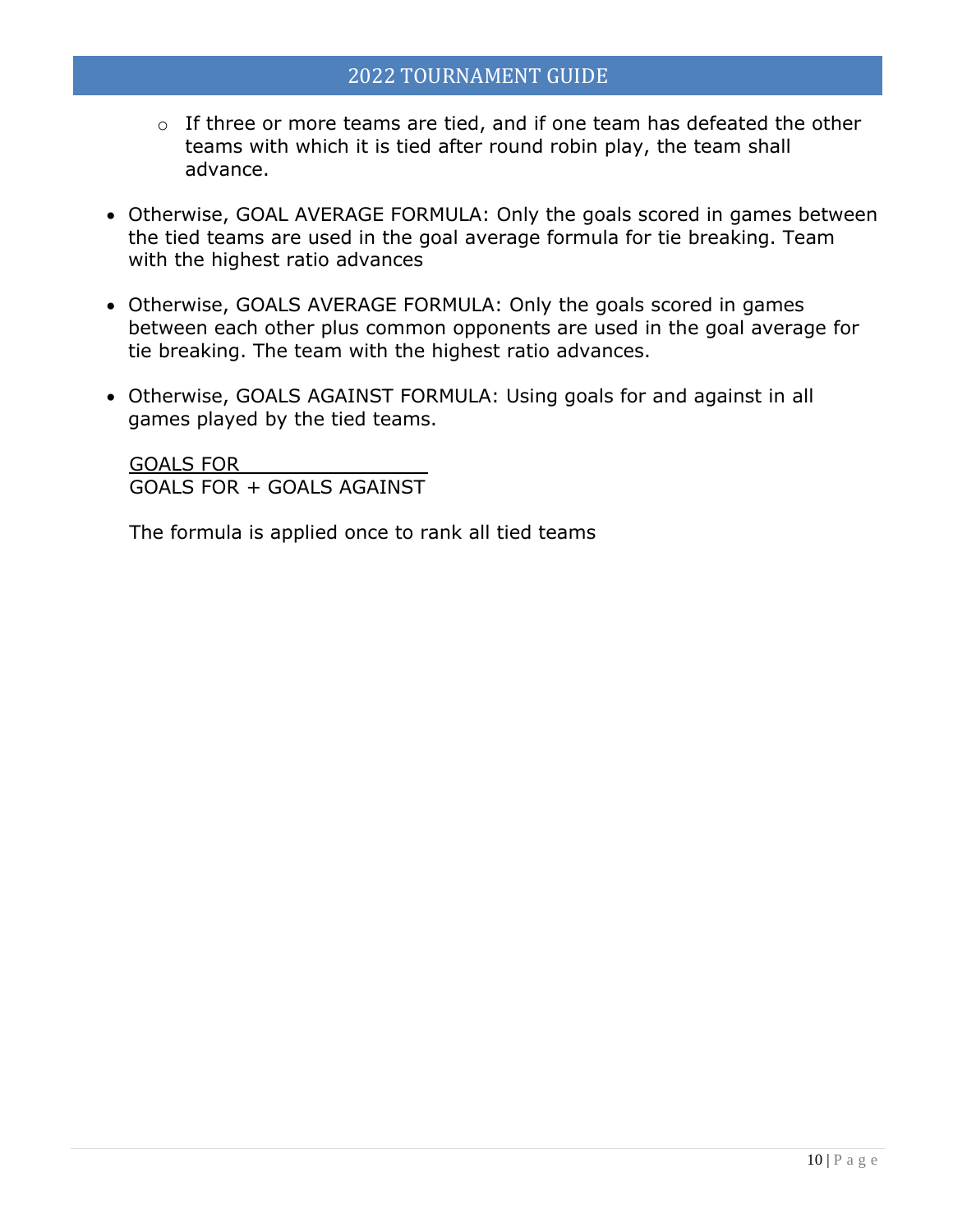#### **COURTESY BETWEEN COMPETITORS**

Team management will not permit any of their players to enter the playing surface while any players from the previous game remain on the floor.

Any players entering the playing surface between scheduled games shall wear CSA approved helmets and facemask or will be subject to a fine as per ALA Regulations.

## **PROTESTS**

To place an appeal, the appealing team must put a \$300 non-refundable bond forward.

The appeal must be made in writing and must be received no later than 30 minutes after the conclusion of the game.

If game conclusion time is missing from the game sheet the scheduled game time conclusion shall be used.

If the appeal is won the fee will be refunded.

If any game or portion thereof is to be replayed, the refund will be given after that conclusion.